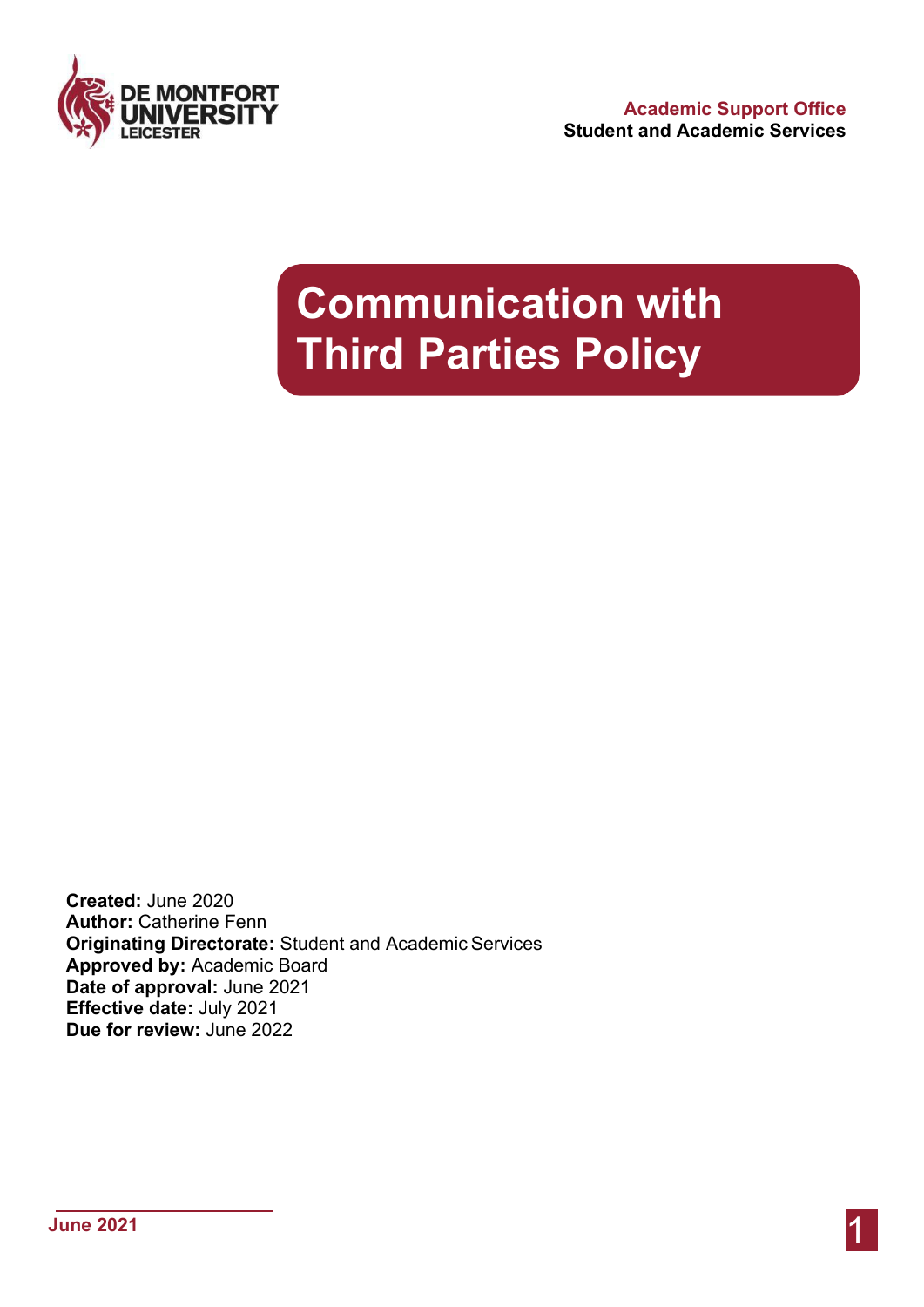## **1. Introduction**

- 1.1 This policy outlines De Montfort University's expectations in relation to communicating with people other than registered students (e.g. family members, other representatives etc.) in relation to Student Complaints, Academic Appeals, Academic Misconduct, Fitness to Practice Disciplinary Procedures and Change to Registration status.
- 1.2 The University is committed to providing a fair, consistent and accessible service for all students and this includes the management of its student regulations and procedures. It is important that communications related to the bringing, consideration and resolution of complaint and conduct proceedings enable matters to be conducted in an effective and respectful manner, for the benefit of all concerned.

## **2. Scope**

- **2.1** With the exception of the limited circumstances outlined below, and taking into account contractual, pastoral, data protection and other considerations, **it is the University's expectation that its students will engage and communicate directly with the University and its staff.** This includes communications sent in the course of any Complaint, Appeal and Conduct procedures [as above].
- 2.2 The excepted circumstances in which the University may talk to a third party are:
	- It is permissible for third parties to enquire, in general terms, about process and procedure, but not about the facts of a specific case or of an individual.
	- Requests for third party representation made on the basis of a disability will be given due consideration and, if appropriate, reasonable adjustments will be made to ensure that students who have a disability as defined by the Equality Act will have an equitable experience and are able to enter into communication with University staff and engage with Universityprocesses.
	- Exceptional circumstances where a student is temporarily prevented from being able to communicate directly for themselves, for example, on medical grounds or being abroad without reasonable access to email. Evidence must be provided to demonstrate that the student is not able to act on their own behalf and the length of time this is expected to last. The University will usually require written permission from the Student to liaise with a third party due to the above exceptional circumstances. If this is not possible, due to incapacitation of the Student, the University may agree discuss matters with a third party. This decision will be taken by the Head of Welfare (or nominee). It is expected that one person be nominated as point of contact for the student and this will be agreed by the University.
- 2.3 Students and anyone exceptionally communicating on behalf of a Student are expected to behave reasonably and with respect at all times. Where a student or third party's behaviour is considered to be unacceptable the University has the right to apply the procedures outlined in the **Unacceptable Behaviour Policy**.